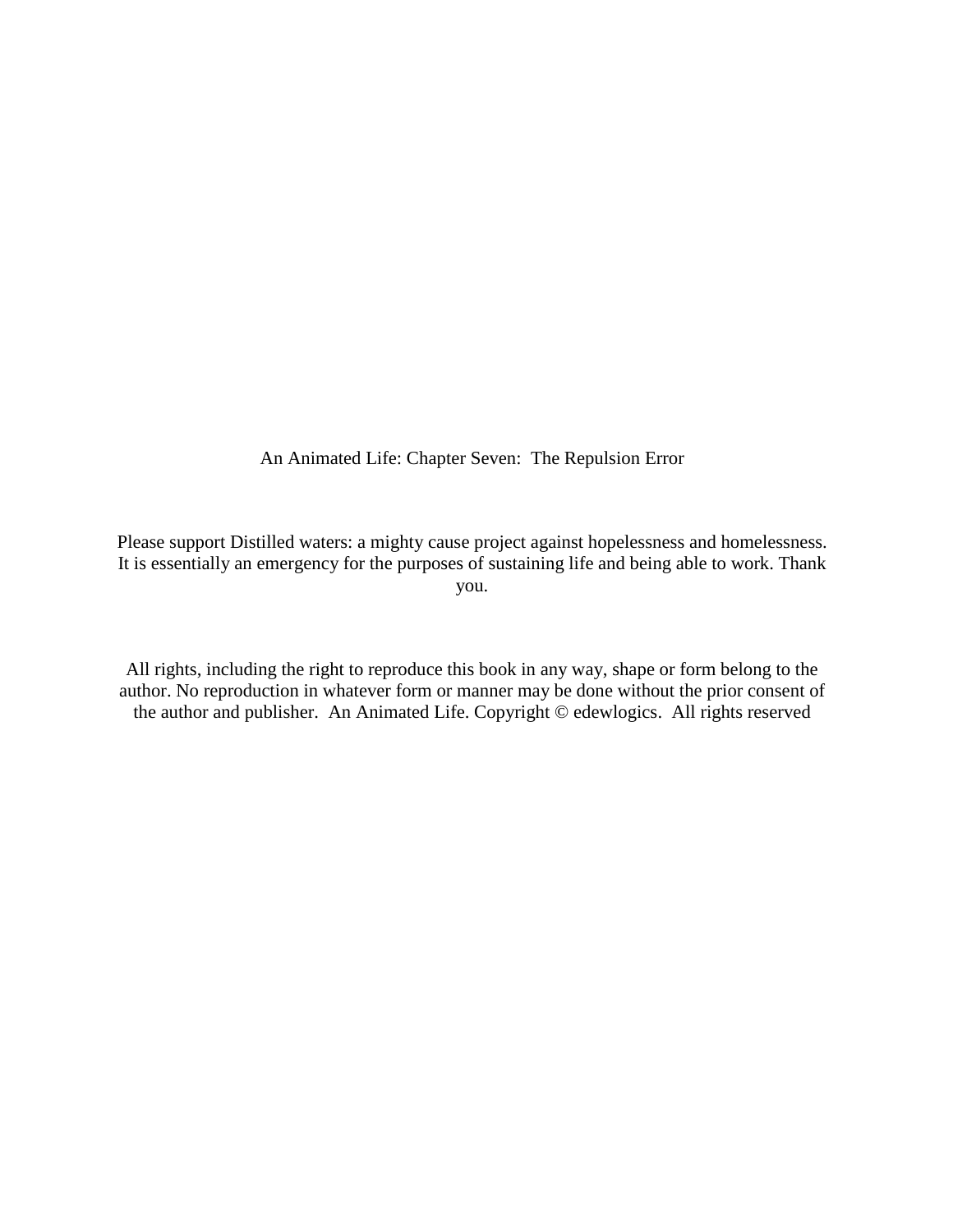## **The Repulsion Error**

A threshold for pain could hardly be imagined before it is fully realized, as there are pains that bridge against the threshold of their infractions. They can never be conquered by pleasure or rendered inactive by some excessive predominance of positivity like some drug against the fulfillment of its lacking reality. Life is never reduced to the mere physical evidence of its presence but to the essence behind it. It cannot repel the force of its own existence. Its edges are its redemption, its animating principles can only know credibility in the momentum of spirit. And the evidence of this presence is not that merely observable or felt but rather that which prevails. What is acute becomes memory or its end. It either kills or dies off. Prevalence is what must be present for any form of observation or realization to be possible. It is localized. It is a point. It is elephantine, super-colossal. It is prevalent.

The observation prevalent as life is always present in the strife always present, a threshold of pain relevant to itself, for or for the life of it, against it—a two way pathway ensuring vectorial momentum ensures presence. An attempt at strife denotes there is an endeavor to be accomplished, an ultimate spatiotemporal event oriented within the ultimate relevant environment, relevant time required to achieve it for the sustenance of self in environment. Important to the observation is a sharp differentiation between what is and what is observed.

In what state of relative coordination will it be possible to know strife in the sense that it is, painpotent and consciousness-aware but never being able to realize the prevailing identity of apperception within the experiential environment? Whatever could render the perception of scientific preconditions and post conditions obsolete? Is this state of dissociation from life while kin to strife possible?

Einstein and Infield in The Evolution of Physics say "*the earth is our coordinate system."* That is, the earth is our CS. Is this true? To what extent, in what realistic coordinating environment will this be true?

Here, we reference Einstein and Infield's observation of their observations in the book in reference to discussions on CS systems: *"All our physical statements thus far have lacked something. We took no notice of the fact that all observations must be made in a certain C.S. Instead of describing the structure of this CS, we just ignored its existence."*

There is a state which knows intellectual sanctity beyond all reasonable refutable measures—that which must be present in all observers of our CS, earth, so the law of mechanics may hold within all verifiable space and time conditions, preconditions and post-conditions. And there is a necessity to call this state in the observations of our CS as we explore it. This state can not endure a recall to be viable. Earth is our CS system. There can never be two earths at any spatiotemporal moment or earth has no spatiotemporal existence and consequently, no spatiotemporal existence can be validated within it. With this, we need to further solidify the eastern magnetic moment.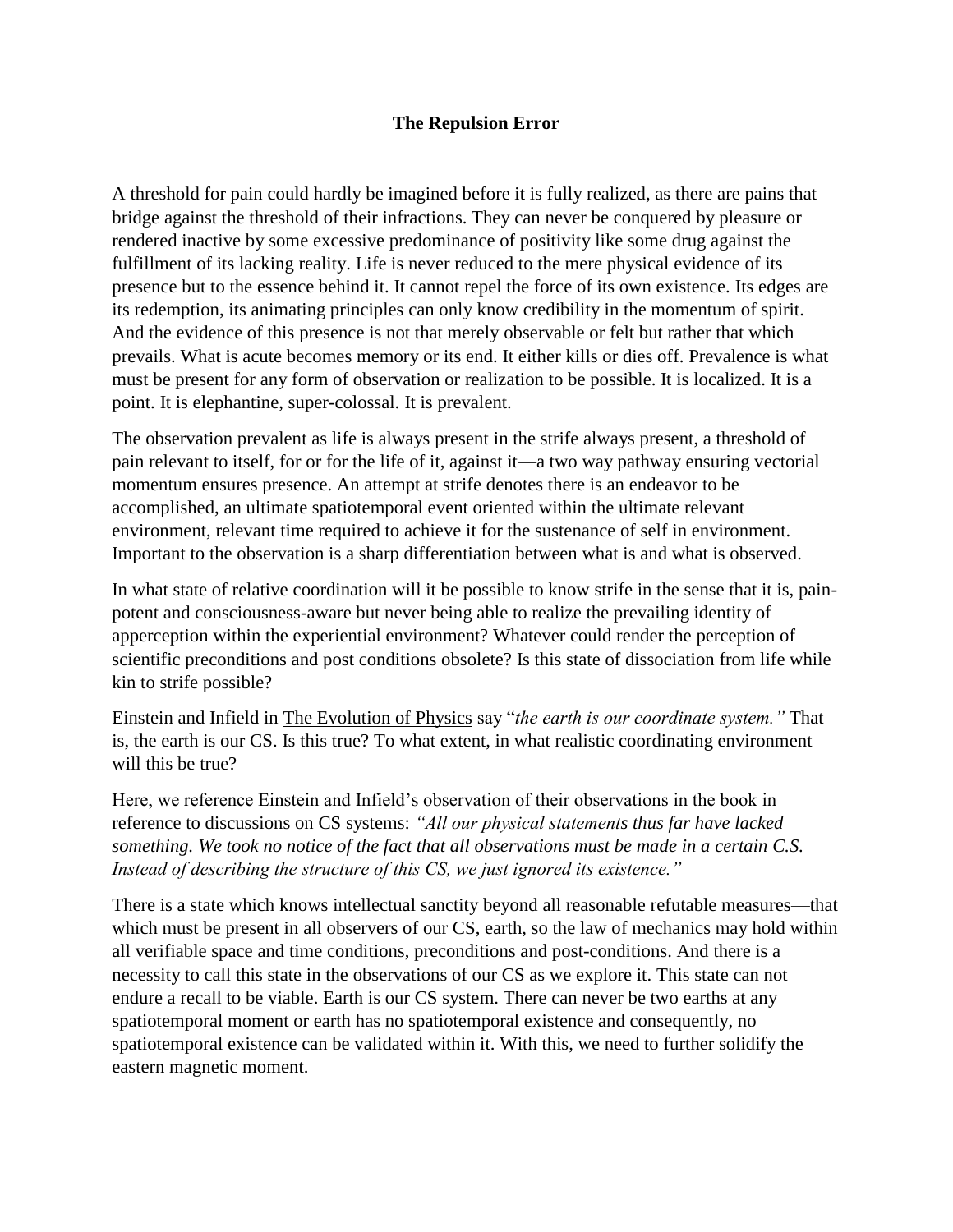There is, with good reason, a need for proof in science. And the process and procedure for which these proofs are established are as important as coming up with the proofs. Observational evidence may be simple, depending on the observational principles guiding the subject of the effect expected. It is with observational principles that perspectives may differ. The differences in perspectives have error-prone effects on perception. We must conquer perspectives and perceptions at the same time.

Limits as well as all parameters possible in opposition to the credibility and validity of observations are found with point of views. And it is in the necessity that I introduce a third observer into Einstein's and Infield's observation of the earth's rotating room relativity observations. While this is the third observer in Einstein's observation experiment, the observer is in essence a predominating self- causative observer. The evidence of this observer is in the post-condition. The reality is in the precondition. The reality of both the precondition and the post-condition compels the reality of a third observer. That is, rather than an "observer in the room" with the source as Einstein and Infield propositioned in their observational differences, there is a much more powerful irrevocable realistic observer, inseparable from the observable phenomenon, the source.

I must also note that the two scientists already killed any inclination of this possibility as impossible: *Unfortunately we cannot place ourselves between the sun and the earth, to prove the exact validity of the law of inertia and to get a view of the rotating earth. This can be done only in imagination.* How does he use this imagination? What are the limits of such imaginations? What are the opposition to such imaginative limits? And as we journey with this physics series we will be able to find out whether they were wrongfully inclined or disinclined for and from the point of view of the newly introduced observer.

This observer is relative to every possible plane in our CS and because directional vectored lines and paths are involved in our observations, this observer is relative to lines, both the vertical and the horizontal, and also relative to paths, both the parallel and the perpendicular. Relating these lines and paths gives a much different observational result than Einstein and Infield did. A two point speculation becomes three point stipulation for instance. And there are more interpretations to come.

After carefully studying the Rod CS system, it became apparent that it wasn't a relativity between two CS systems but rather a relativity between two Rod CS systems. This gives some insight into the counter reality the earthly skies gives as the sun rises.

We need not be between the sun and the earth and we may or may not be helpless to do so or not do so out of relative speculations. We are beyond that in this book. Relatively, we already are. Our perpedndicular parallax and magnetic moment tell us so. So I put myself between the earth and the sun to be a student of motion, momentum, magnetic moments, x-CS system and other CS systems. The sun rises vertically to a series of cloud formations relative to the earthly field CS system, which from my point of view, situated between the sun and the earth, defying Einstein's mere imagination, is an x-coordinating CS system.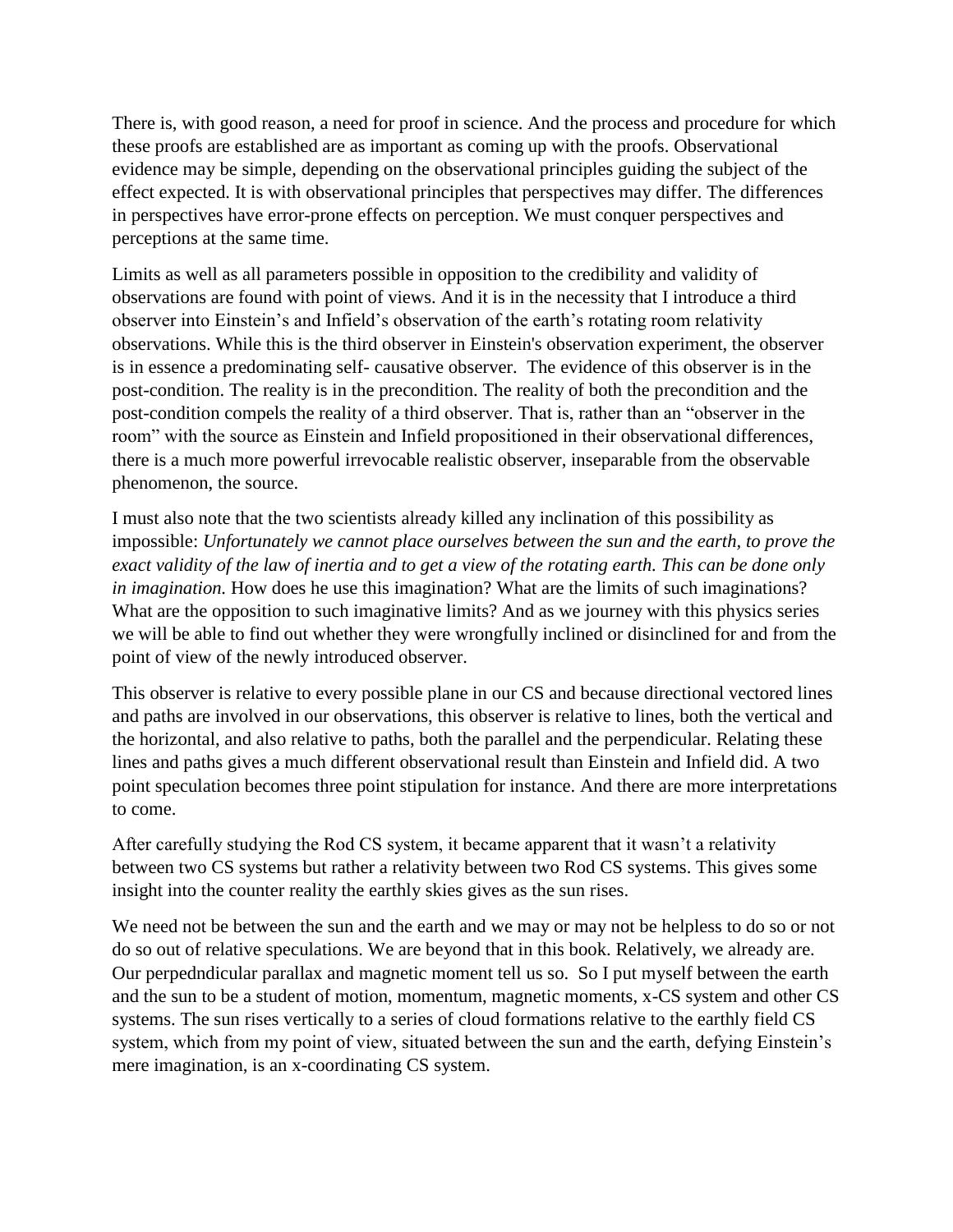

There is that initiating x implying a causative necessity, a consequential infraction and vectorial progression which cannot be out-maneuvered procedurally; an initiating x which cannot be duplicated but must always be implied. We have an imperative which cannot repel its own essentiality, a mandatory observer who is present for every aspect of dimensionality as observer, first observer, second, third, fourth, fifth or how many observational dynamics may come. What was originally constructed as two CS systems relativity for observation becomes one Rod CS relativity. To enumerate this point, there is the need to further enumerate the conditional reality of this source observer as not just merely on a path but one creating the path. It is vectored, directional and with considerable magnitude. The position of any other observer must be relative to the source observer.

We will use this new observational model to address repulsion. This statement from Einstein and Infield further confirms the inclusion of repulsion in their observational experiment: "It is safe to assume that both rods are of infinite length and have initial points but no end points." And this statement makes the earlier statement weirder relative to the CS system for the same observational experiment: "When we begin our observation, the starting point of the two rods collide."

Here is the real "material point" and graphical implication for Einstein's and Infield's ROD CS relativity system. It becomes apparent that the two rod system projected which is in reality a one rod system have the same initial points and bounded end points.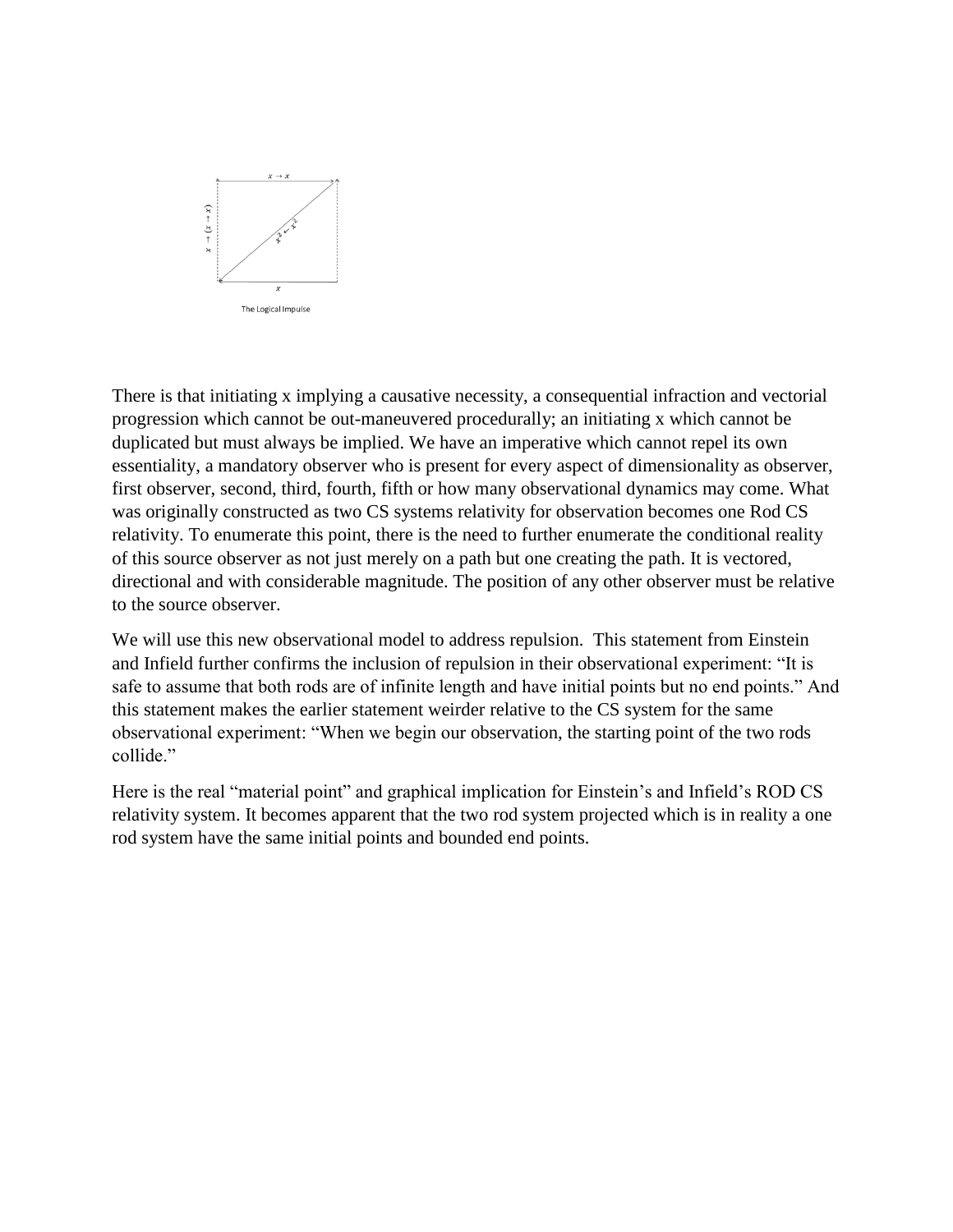

This Rod CS system is flat, two dimensional and undefined by paths without the source observer, who is, unlike the other observers, vectored. Another point relation rendering the source into the pathway and rendering the system into three dimensional form, and there is actual pathway for repulsion in the CS as the vectored arrows manifest on the vertical.

And a scientifically potent pathway CS system for the rising sun and relevant relativity to the eastern magnetic moment which will be discussed further in this book finally emerges.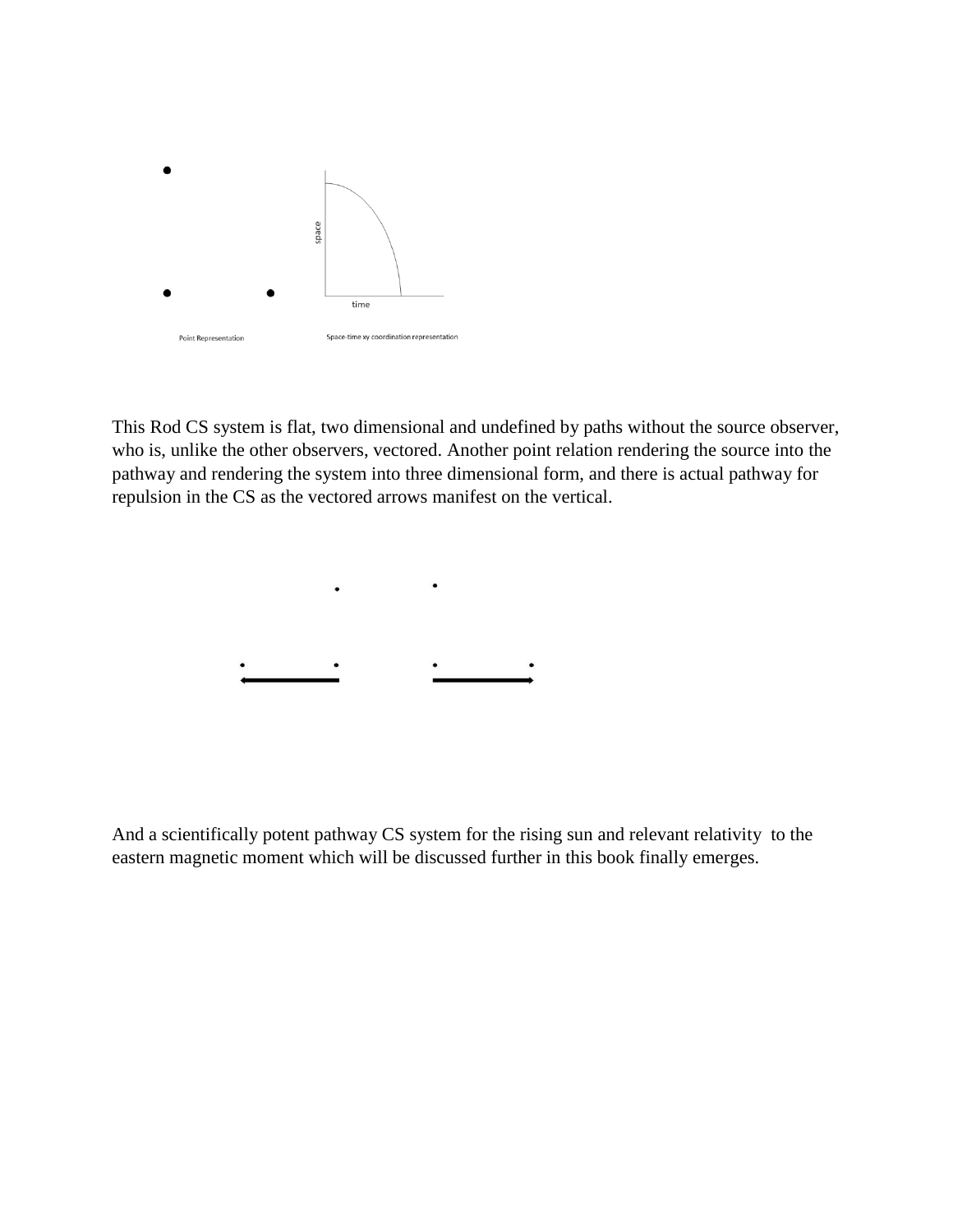From the logical impulse diagram and that of the emergence of this pathway, we can see everything present in the eastern magnetic moment is also present in a different form or procedural phase than in the rising state but present all the same. We see the points, the triangles, the two surfaces, the probability of attaining higher dimensions, and whatever is conceivably associable to the perpendicular parallax. Here we have a different conception of space and time as time is our z axis at zero dimensionality and the x component must know spatial propensity that must not recall its own essentiality, that is, there is a single source and no spatiotemporal coidentity. There is only one CS system. Earth is our CS. There cannot be two concurrent spatiotemporal moment relative to earth. There cannot be two earths. Such, the deeply embedded irony of the spatial pathway containing actual space and two triangles will be resolved in later chapters.

Here we revisit the postulate we introduced in the last chapter.

*A world in support of gravitational dynamics within its existential system must be in support of anti-gravitational dynamics relative to the universal larger body of sustenance for its local system.* 

It becomes inevitable that our postulate about the necessity of anti-gravitational complex in any gravitational world must be made necessary because they are a localized aspect of a universal complex. It also becomes evident that there is a recall for the Y existential propensity in order to have the occurrence of the rise, and this implies the obvious. The Y existential platform cannot be used for the identity complex for the necessity of earthian platform. In fact, it is not needed. The action of the sun rising is one from south to North, that is, it transverses the vertical alignment, the Y axis in xy-coordination.

Meanwhile, the most significant aspect of this entry centers back on repulsion. The problem I had was mainly of the logic behind the design of edewlogic logo being in the same path and same pathway of formation with repulsion within the CS system. It is safe to declare that repulsion does not occur within all earthly premises relative to the rising sun in the horizontal